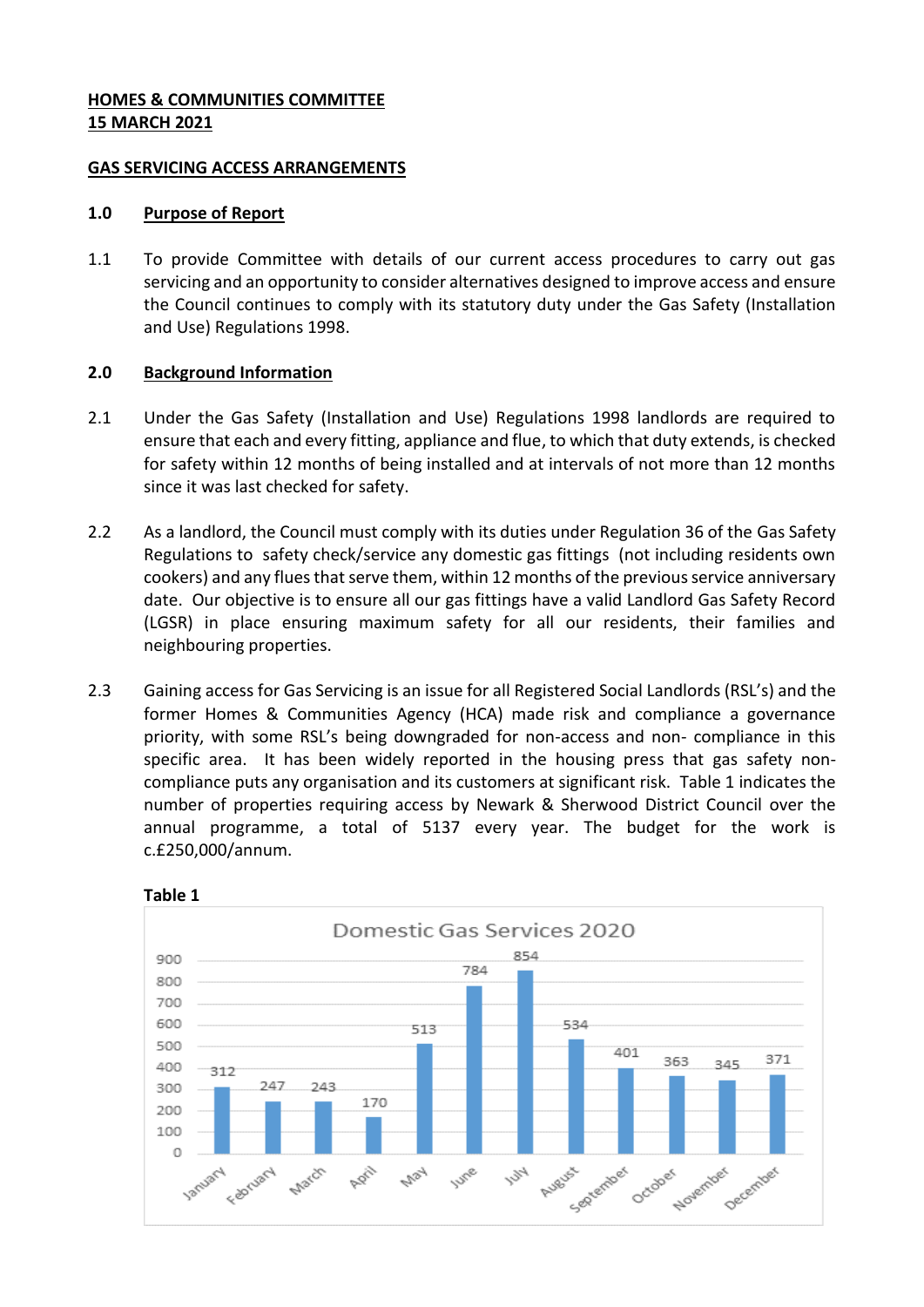### 2.4 **The Current Process**

- 2.5 NSDC follow an 11-month gas servicing cycle. This means we commence access procedures for servicing gas appliances one month in advance of the service anniversary date, with a number of appropriate letters, communications and telephone calls to the resident taking place. This will shortly be reduced to a 10-month cycle in an attempt to improve access rates before properties reach their service anniversary date.
- 2.6 Where means of contacting the tenant for access described above has failed, the current escalation process utilises Injunction Orders issued by the courts to gain access. This can be a lengthy process which has left properties without a valid Gas Safety Record for up to 6 months in extreme cases.
- 2.7 The escalation commences following 3 failed attempts by our contractor to gain access to carry out the work, supported by written letters of appointment requesting access each time, the matter is then passed to our Tenancy & Estates team to commence the legal process.
- 2.8 The tenant receives a legal "Letter Before Action" making a final request for access before the matter proceeds to court. If this fails a court hearing is requested to obtain an injunction to allow access under the terms of the Tenancy Agreement, namely clause 3g which states:

"*We have a right, upon giving you 24 hours' written notice, to come into your home at all reasonable times to inspect it or to carry out work in your property or an attached property. The Council, our employees, contractors, subcontractors and agents also have this right. (We do not have to give you 24 hours' notice in an emergency)."*

- 2.9 An injunction is then usually provided by the Court authorising the Council to gain entry to the property to carry out the work. The cost of this process, including the forced access if still required, is recharged to the tenant. The costs are currently in the region of £500.
- 2.10 Historically, failure to allow access would require a court application every time that a tenant would not allow access. More recently, we obtain "in perpetuity" injunctions so access can be gained in future years without a further injunction application and therefore costs to the Council and the tenant are reduced.
- 2.11 Current non –access performance for 20/21 is as follows:

| Cases sent to legal for final drafting but cancelled before sending | 1  |
|---------------------------------------------------------------------|----|
| to court:                                                           |    |
| Cases that were sent to court and issued but then withdrawn (due    | 21 |
| to tenant providing access prior to being served with application)  |    |
| Cases we have obtained an order to adjourn generally with liberty   |    |
| to restore (as tenant had provided access after being served but    |    |
| before court hearing)                                               |    |
| Cases we have obtained an injunction:                               | 3  |
|                                                                     |    |
| Current cases we have sent to court and waiting hearing date/have   | 9  |
| hearing in the future                                               |    |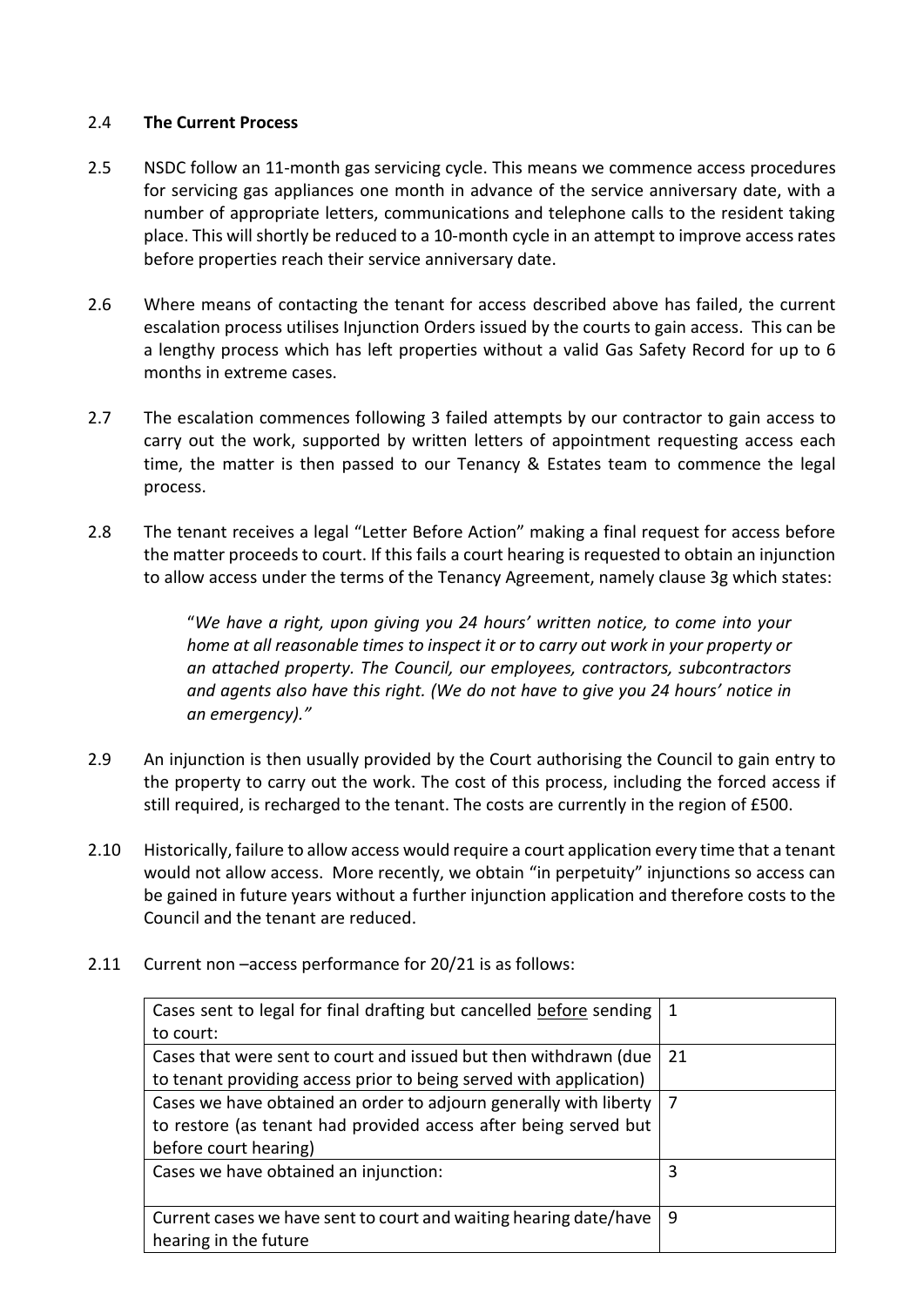### **3.0 Proposals**

- 3.1 The current arrangements and ultimate sanction of an injunction have proven highly successful over the years with the pre- pandemic numbers of properties without a valid gas service record - seldom reaching double figures.
- 3.2 Despite this success we should not be complacent as we rarely achieve 100% compliance, currently 99.7% and alternative means of gaining access, including incentives, are always worth considering. This is especially important following the COVID-19 pandemic which has resulted in even greater difficulty in accessing properties due to tenant's concerns over admitting gas engineers into their home and the heightened risk of contracting the virus. The remainder of this section of the report considers these alternatives.

# 3.3 **Forced Entry**

3.4 Some social landlords force entry to properties in order to undertake the gas safety inspection. Whilst this may be quicker and cheaper than pursuing court action for an injunction this is certainly not a recommended course of action. Whilst such a landlord may be seeking to comply with their obligation to service the gas appliances it is a potential breach of a tenants rights as there is no legal right to force access to a property, even if all other routes have been exhausted. Landlords who undertake such action are at risk of claims being brought against them by their tenants.

#### 3.5 **Possession Orders**

3.6 Alternatives to the injunction process include Possession Orders which are considered to take longer and are more costly than to obtain Injunctions and could potentially result in a resident losing their home. For those reasons, as a responsible landlord we would not propose this action as proportionate or good practice.

#### 3.7 **Use of the Environmental Protection Act**

- 3.8 The use of the Environmental Protection Act (EPA) is a legal way to ensure access into tenant's property more quickly than through an injunction. It is an accepted method, used in the correct circumstances and is already used by other local authorities to gain access for gas safety checks. Utilising the EPA is generally cheaper than the injunction process and takes less time and does not pose the risk of the tenant losing their home, unlike a Possession Order.
- 3.9 However, not all Local Authorities consider their use appropriate, as the EPA provisions only empower the Local Authority to access a property to investigate whether there is a statutory nuisance or not. It does not necessarily provide a legal power to enter to do annual gas safety checks and servicing.
- 3.10 The advice of our Senior Legal Officer is that their use involves a high risk of challenge, judicial review and being sued for falsely entering the premises and preventing the tenants' quiet enjoyment of same. For these reasons this option is also not recommended.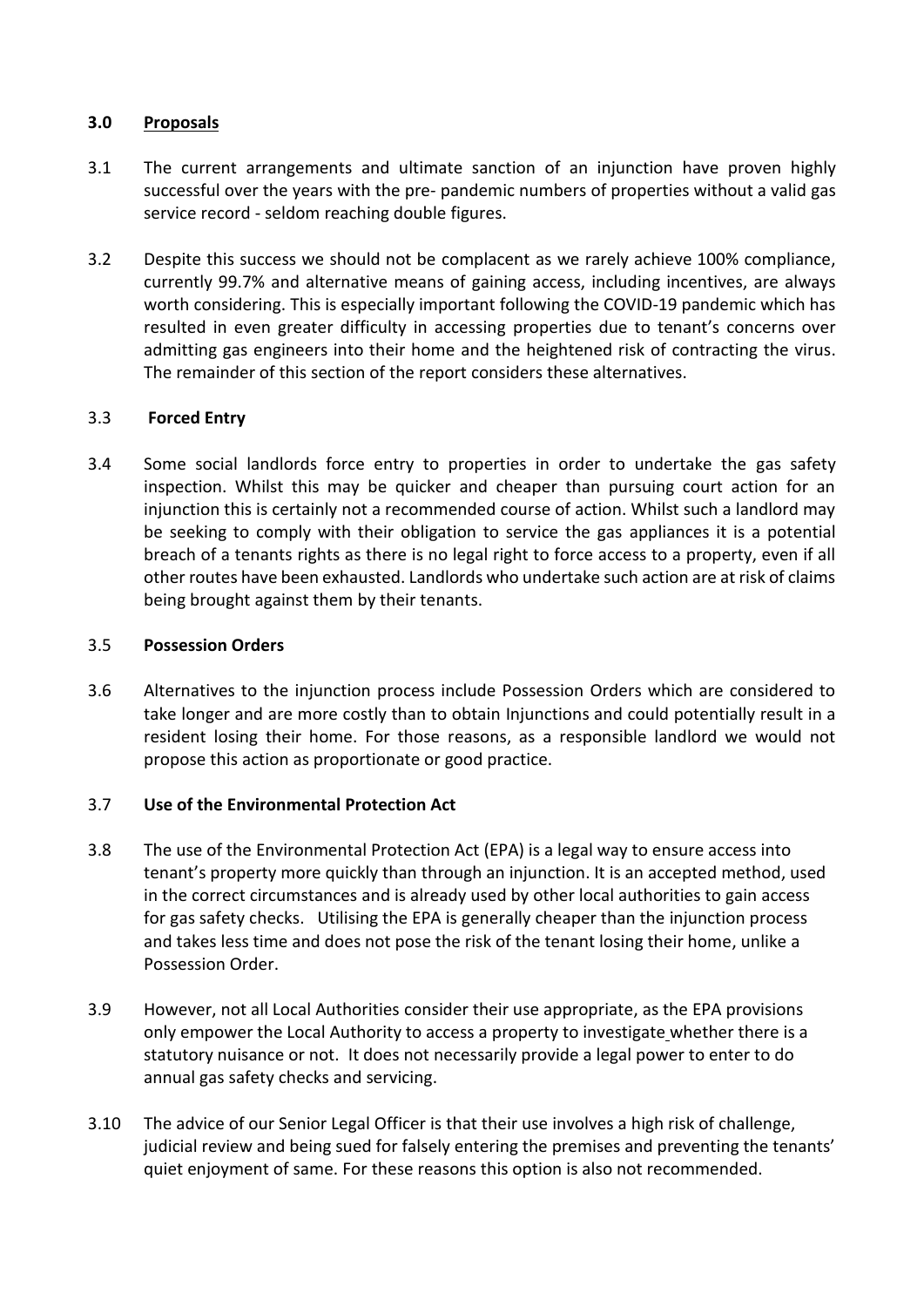# 3.11 **Capping Off External Meters**

- 3.12 From time to time we do encounter situations where we cannot arrange access with the tenant, perhaps where they have been taken into care or are otherwise away from the property for a protracted period. In situations such as this, where an external meter is present, we can cap off the gas supply at the meter – current costs around £100.
- 3.13 This process would be subject to a pre- capping protocol, requiring a risk assessment of the individual's circumstances, with reference to the tenancy team and authorisation to cap from the BM for Tenancy and Estates Management. Once the tenant returns, the supply would be reinstated and the gas safety checks carried within 24 hours, or sooner if required. This safeguards the property and surrounding area from the risk of gas explosion, where the property is left unoccupied.

### 3.14 **Service Interval Timers**

- 3.15 Where tenants *persistently* fail to provide access for the annual gas service and safety check, the use of Service Interval Timers could assist with gaining access.
- 3.16 These devices:
	- start a countdown to let the tenant know the service is becoming due
	- display a message on the screen to remind the tenant that a boiler service is due.
	- When the service is overdue, the programmer can be set by the Council to switch off the heating system for a proportion of each hour, to ensure the tenant's safety and provide a telephone number to contact us to arrange the service or
	- Provide an override and alarm to allow the boiler to continue running intermittently to create a nuisance situation rather than to shut the system down completely.
- 3.17 These devices are relatively inexpensive and easy to install and we would recommend considering their use only where tenants *persistently* deny access.
- 3.18 This device is normally incorporated into a programmable room thermostat and as such is inconspicuous. It also can be turned on or off by the service engineer at any time and the date can be reset any time the boiler is serviced (such as when a new tenant moves in).
- 3.19 If supported by the Committee, this would be best rolled out on all new boiler insulations where the Service Interval Timer could either be set as a fail-safe on all new boilers or could be set to operate on the persistent hard to access properties. It would also be possible to retrofit a new Programmer/Thermostat (which includes the Service Interval Timer function) on any existing system where we had difficulty gaining access.
- 3.20 Where it would be unsuitable for tenants with known needs to have heating/hot water interrupted we could turn off the Service Interval Timer and relay on the more traditional means to gain access.
- 3.21 The following process shows how the Service Interval Timer would work alongside the current process and on a servicing cycle of 10 months.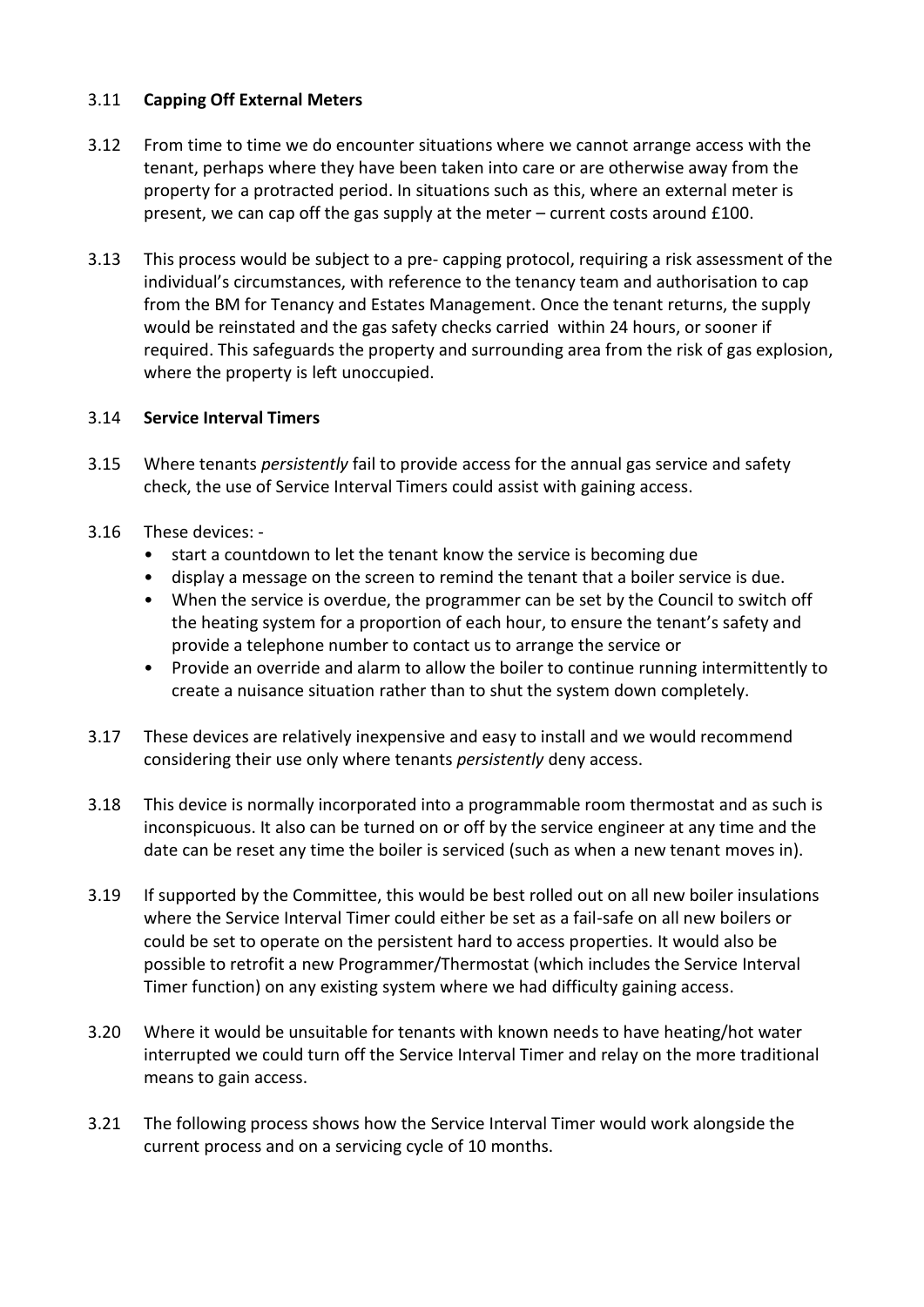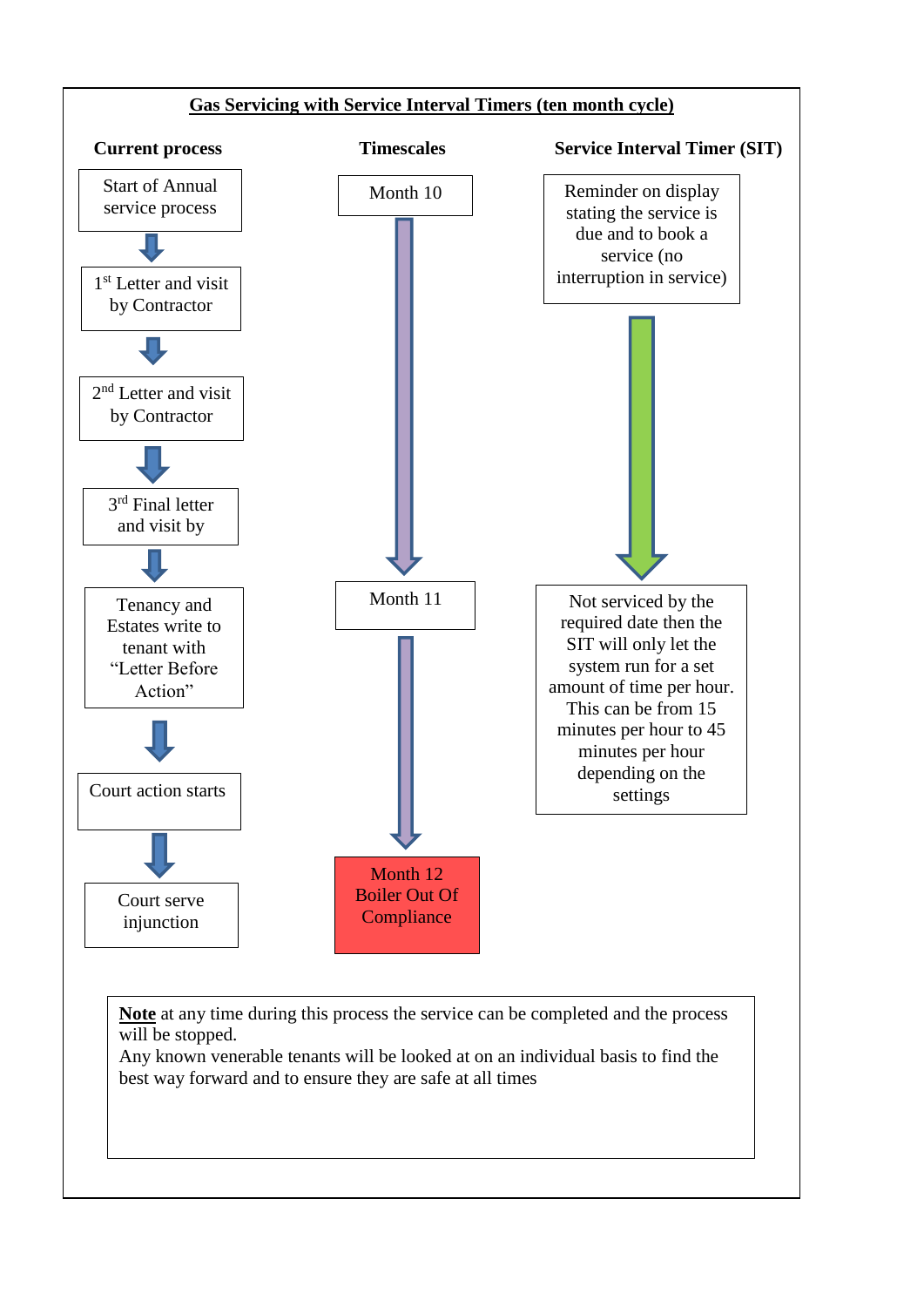### 3.22 **Incentives**

- 3.23 Some landlords incentive their tenants to encourage access through monthly prize draws for *honouring their first appointment for the gas service*. The winner is selected at random each month and awarded the advertised prize. The cost of the incentive would be shared with the gas servicing contractor, as they benefit considerably from improved first-time access.
- 3.24 This report recommends monitoring of costs implications for non access for 12 months to enable members to revisit this option in the future as part of our toolkit to increase access.

# **4.0 Equalities Implications**

4.1 Activities to restrict service may affect tenants with additional needs and protected characteristics to a greater extent although the arrangements in place are there to protect the health and safety of all by achieving timely access to servicing. Significant preparation work using risk assessment of individual circumstances is in place to understand and mitigate any impact.

# **5.0 Digital Implications**

5.1 There are no digital implications arising from this report.

# **6.0 Financial Implications FIN20-21/2287**

- 6.1 There are no material financial implications arising from this report. However, it should contribute to Members' understanding of the way in which resources are allocated to meet our statutory and regulatory responsibilities to ensure we keep our tenants and residents safe in their homes.
- 6.2 The cost of supplying service interval timers is approximately £150 per unit. Based on nonaccess cases that have reached court over the last year, the financial implication would be minimal and contained within the existing budget of £258,690.
- 6.3 The costs of running an incentive scheme would be £1200 per annum which again would be contained within existing budgets and offset against resources that are involved in the preparation of legal papers, attendance at Court, home visits and chase letters.

#### **7.0 Community Plan – Alignment to Objectives**

7.1 The performance of the gas servicing contract contributes to the delivery of the objective "To create more and better homes through our roles as landlord, developer and planning authority".

# **8.0 Comments of Director(s) and/or Housing Advisory Group**

8.1 Our landlord responsibilities relating to gas safety are of the highest priority. This report explores additional tools available that will enhance an already high performing service.